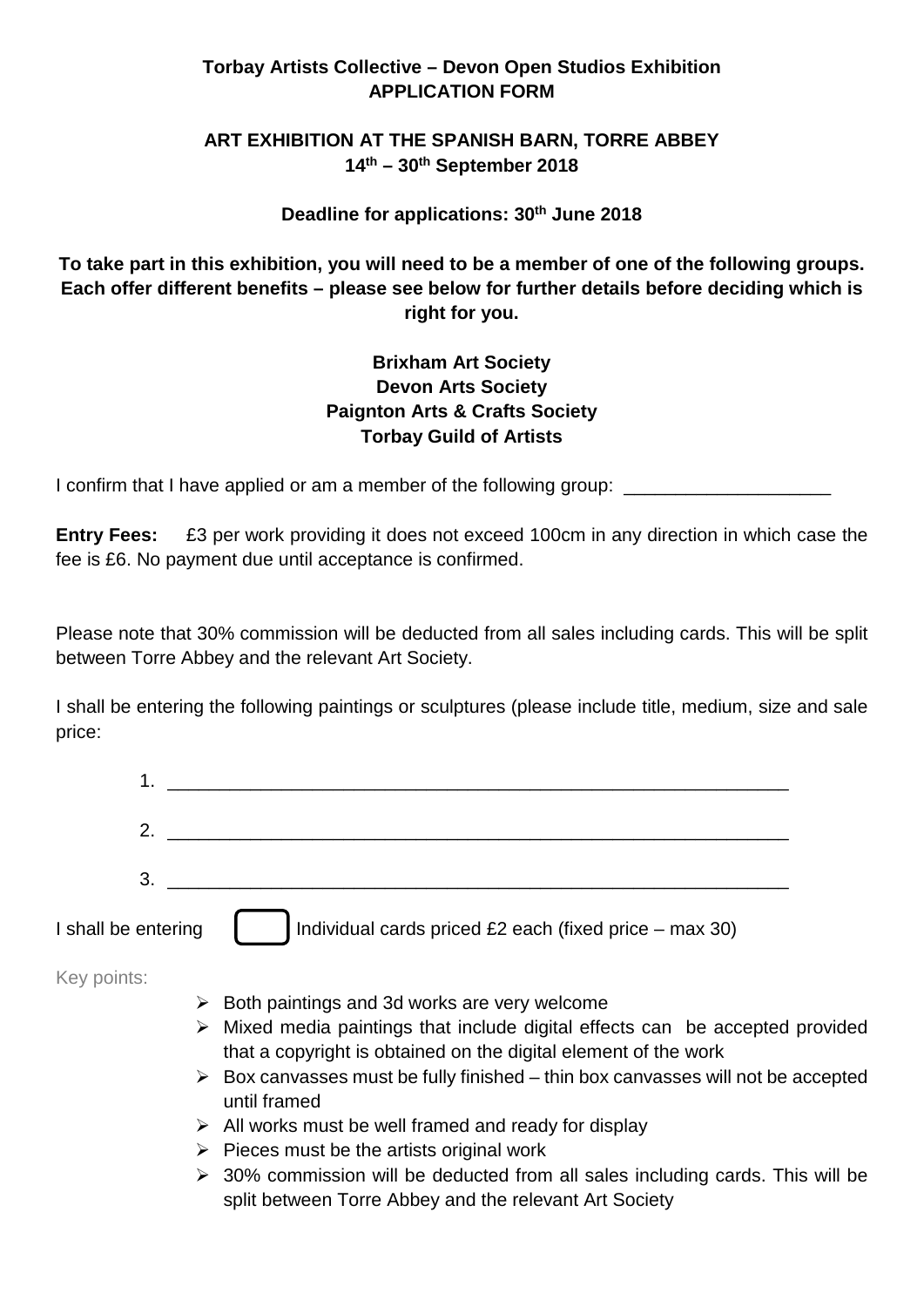- $\triangleright$  All those who have framed works or sculptures selected, will be able to submit up to 3 unframed and 3 prints (not subject to selection)
- $\triangleright$  Each of the Societies will be expected to help steward the exhibition
- $\triangleright$  Min sale prices of £50 for framed works and £30 for unframed and prints

There is an opportunity for artists to run workshops in the Abbey Learning Lab – please state here if this is something you are interested in and tell us a little about what you could offer. Please note the space would be offered free of charge and you would be able to keep all ticket sales.

We are also looking for artists to work in our temporary studio space in the Spanish Barn – if this is something you would like to do please state here any limitations on dates over the exhibition period.

I understand that neither the Societies or Torre Abbey can be held responsible for any loss or damage to my Paintings or Greeting Cards while in the Exhibition. I also understand that it is my responsibility to check that the paintings hung at the Exhibition in my name agree with my Application Form details.

I confirm that I have attached digital files showing the works I would like to submit. These must be print ready files (300dpi) with a minimum pixel width of 2000px. Sizes must be between 1-5MB. Larger files are likely to be blocked by the server.

**Email this form and your images to [arts@torbay.gov.uk](mailto:arts@torbay.gov.uk) by 30th June 2018**